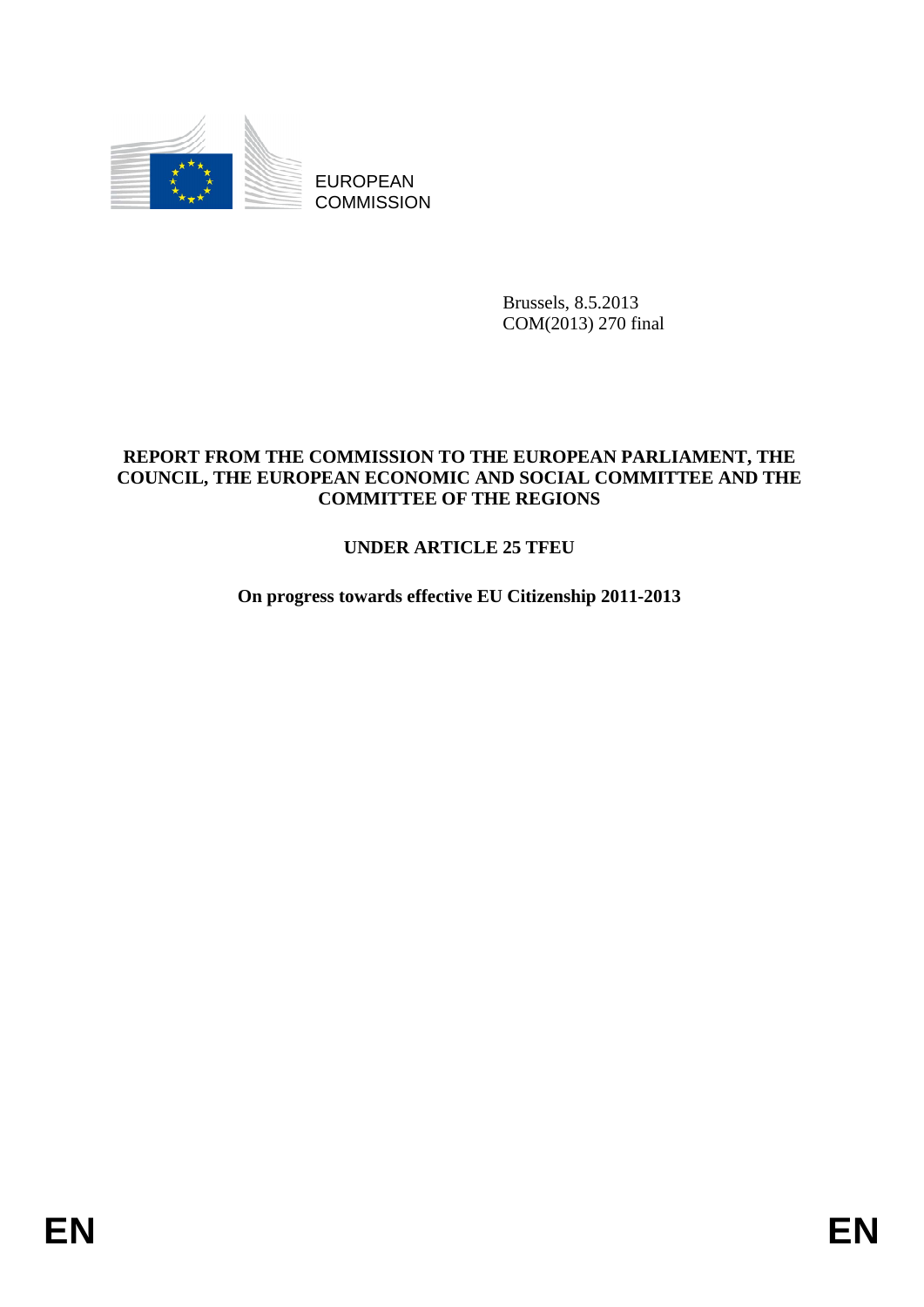#### **REPORT FROM THE COMMISSION TO THE EUROPEAN PARLIAMENT, THE COUNCIL, THE EUROPEAN ECONOMIC AND SOCIAL COMMITTEE AND THE COMMITTEE OF THE REGIONS**

## **UNDER ARTICLE 25 TFEU**

## **On progress towards effective EU Citizenship 2011-2013**

### **1. INTRODUCTION**

In the framework of the European Year of Citizens 2013 and in accordance with Article 25 of the Treaty on the Functioning of the European Union (TFEU), the present report covers major developments in the field of EU citizenship between **1 January 2011 and 31 March 2013**. Following the entry into force of the Lisbon Treaty, it also refers to the European Citizens' Initiative and the prohibition of discrimination on grounds of nationality<sup>1</sup>.

On discrimination on other grounds (Article 19 TFEU), the Commission will, in November 2013, publish a report on the implementation of the Racial Equality Directive<sup>2</sup> and the Employment Equality Directive<sup>3</sup> which will look into discrimination on grounds of racial or ethnic origin, religion or belief, disability, age and sexual orientation in a consistent manner. The Commission will also publish a report on the application of the Directive on equal opportunities and equal treatment of men and women<sup>4</sup>.

The Lisbon Treaty gave full legal effect to the Charter of Fundamental Rights of the European Union, which enshrines EU citizens' rights in its Title V (Articles 39-46). The three Annual Reports on the application of the Charter of Fundamental Rights, adopted in March  $2011<sup>5</sup>$ , April 2012<sup>6</sup> and May 2013<sup>7</sup>, hence also include a record of progress on Union citizens' rights.

## **2. DEVELOPMENTS IN THE FIELD OF EU CITIZENSHIP RIGHTS**

## **2.1. Recent case-law developments on EU citizenship**

In a number of key rulings, the Court of Justice of the European Union has fleshed out its consistent affirmation that **"citizenship of the Union is intended to be the fundamental status of nationals of the Member States**" 8 .

In the **Zambrano<sup>9</sup>** judgment, the Court held that Article 20 TFEU precludes national measures which could deprive Union citizens of the genuine enjoyment of the substance of their rights as Union citizens. Applying this criterion in that particular case, it concluded that an irregular migrant in a Member State whose minor dependent children are nationals of that country must

 $\frac{1}{1}$  Articles 18 and 24 TFEU were integrated by the Lisbon Treaty in Part Two of the TFEU "Nondiscrimination and Citizenship of the Union".

Directive 2000/43/EC implementing the principle of equal treatment between persons irrespective of racial or ethnic origin.

Directive 2000/78/EC establishing a general framework for equal treatment in employment, occupation and vocational training.

Directive 2006/54/EC on the implementation of the principle of equal opportunities and equal treatment of men and women in matters of employment and occupation.

COM(2011) 160 [- http://ec.europa.eu/justice/fundamental-rights/files/annual\\_report\\_2010\\_en.pdf.](http://ec.europa.eu/justice/fundamental-rights/files/annual_report_2010_en.pdf) 6

COM(2012) 169 - http://ec.europa.eu/justice/fundamental-rights/files/charter-brochure-report\_en.pdf.

COM(2013) 271- http://ec.europa.eu/justice/fundamental-rights/files/charter\_report\_2012\_en.pdf.

See, for instance Case C-184/99 *Grzelczyk*. 9

Case C-34/09, *Ruiz Zambrano*.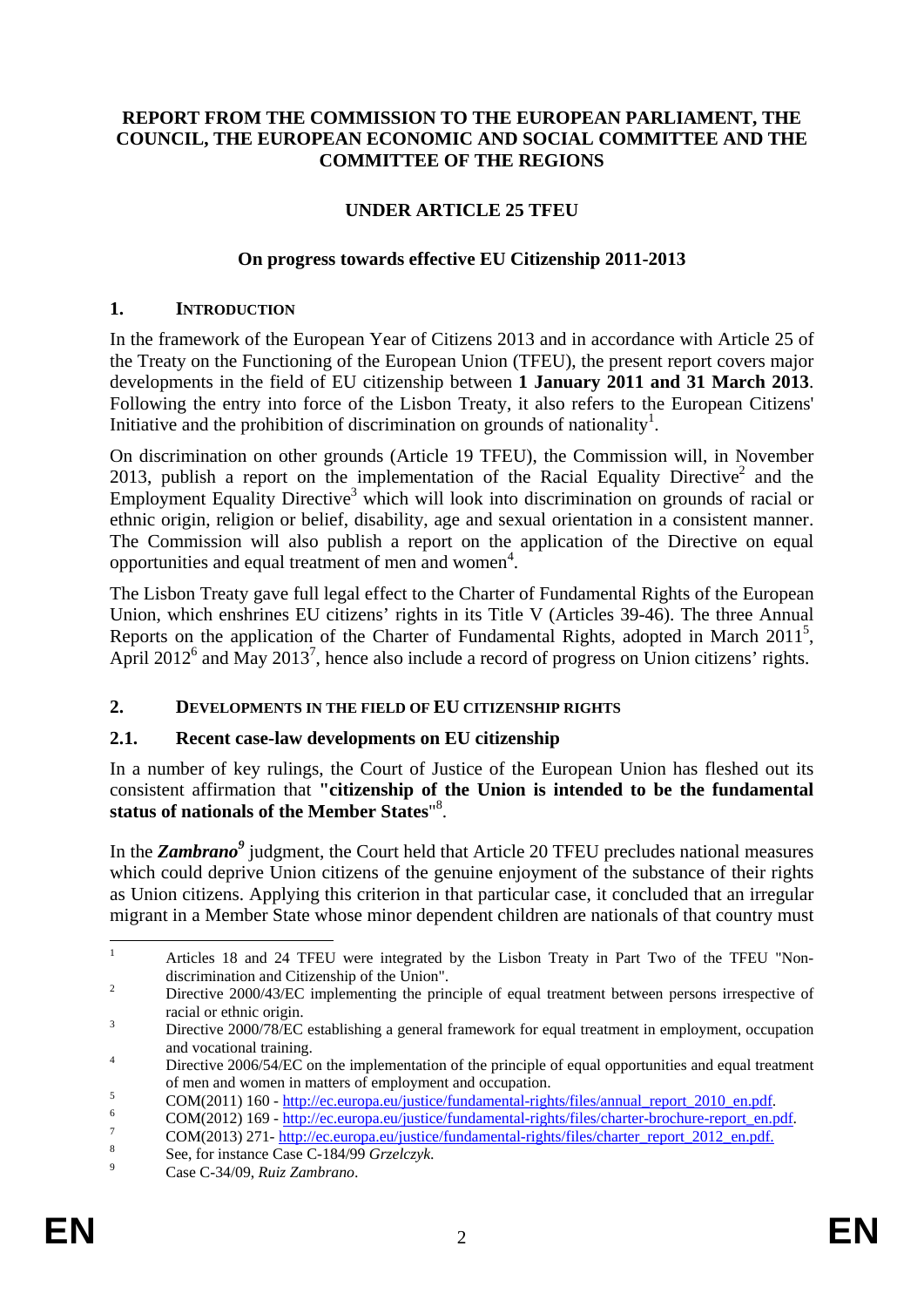be allowed to reside and work there. The Court explained that a refusal to grant this parent such a right would deprive the children from the genuine enjoyment of the substance of their rights as Union citizens as it would force them to leave the territory of the European Union. The Court further specified that this applies even where the children have never exercised their right to free movement within the EU.

In another case, *Dereci*<sup>10</sup>, the Court highlighted the specific and exceptional nature of the situations in which this criterion can apply. The criterion only applies to situations where the EU citizen would be forced to leave the territory of the Union as a whole (not only the territory of the Member State of which he/she is a national). Moreover, it relates to situations in which a right of residence may not be refused to a third country national who is a family member of a national of a Member State, as the effectiveness of the Union citizenship enjoyed by that national would otherwise be undermined. However, the fact that the Union citizen wishes to reside together with a third-country national family member is not sufficient to accept that he/she would be forced to leave the EU if the family member is not granted a residence right.

The Court further indicated that national authorities or courts should assess in every case whether a refusal to grant a residence right would undermine the right to protection of family life in the light of Article 7 of the Charter of Fundamental Rights in situations covered by Union law and of Article 8 of the European Convention on Human Rights where Union law is not applicable.

More recently, in  $O$ ,  $S<sup>11</sup>$ , the Court confirmed that the principles stated in the *Zambrano* judgment apply only in exceptional circumstances, but specified that their application is not confined to situations in which there is a blood relationship, underlining that the relevant factor is the relationship of dependency (legal, financial or emotional).

# **2.2. Acquisition and loss of EU citizenship**

According to EU law, every person holding the nationality of a Member State is a citizen of the Union. It is for the Member States to decide who their nationals are and to lay down the conditions for the acquisition and loss of their nationality, having due regard to EU law<sup>12</sup>.

Over the reporting period, the Commission replied to approximately 62 individual queries, 29 European Parliament questions and six petitions on such matters.

The Commission received questions from Members of the European Parliament on situations where Member States decided to grant nationality to groups of people such as those belonging to ethnic minorities in other countries or who deposit certain amounts in a domestic bank. The authors questioned **whether Member States are free to lay down the conditions for the acquisition of their nationality,** notably in the light of the Court of Justice case law that, in the exercise of their competence in this respect, Member States "must have due regard to EU law".

Interpreting this proviso in the *Rottmann* Case<sup>13</sup>, the Court did not challenge the exclusive competence of Member States to determine who may become their national and thus a Union citizen. Rather, it imposed limits on their power to deprive Union citizens of the rights attached to their Union citizenship status. In particular, it affirmed that, in respect of citizens

 $10\,$ 

<sup>&</sup>lt;sup>10</sup> Case C-256/11, *Dereci and others*.<br>
<sup>11</sup> Joined Cases C-356/11 and C 357/11, *O, S*.<br>
See for instance Case C-369/90 *Micheletti and others*.<br>
Case C-135/08.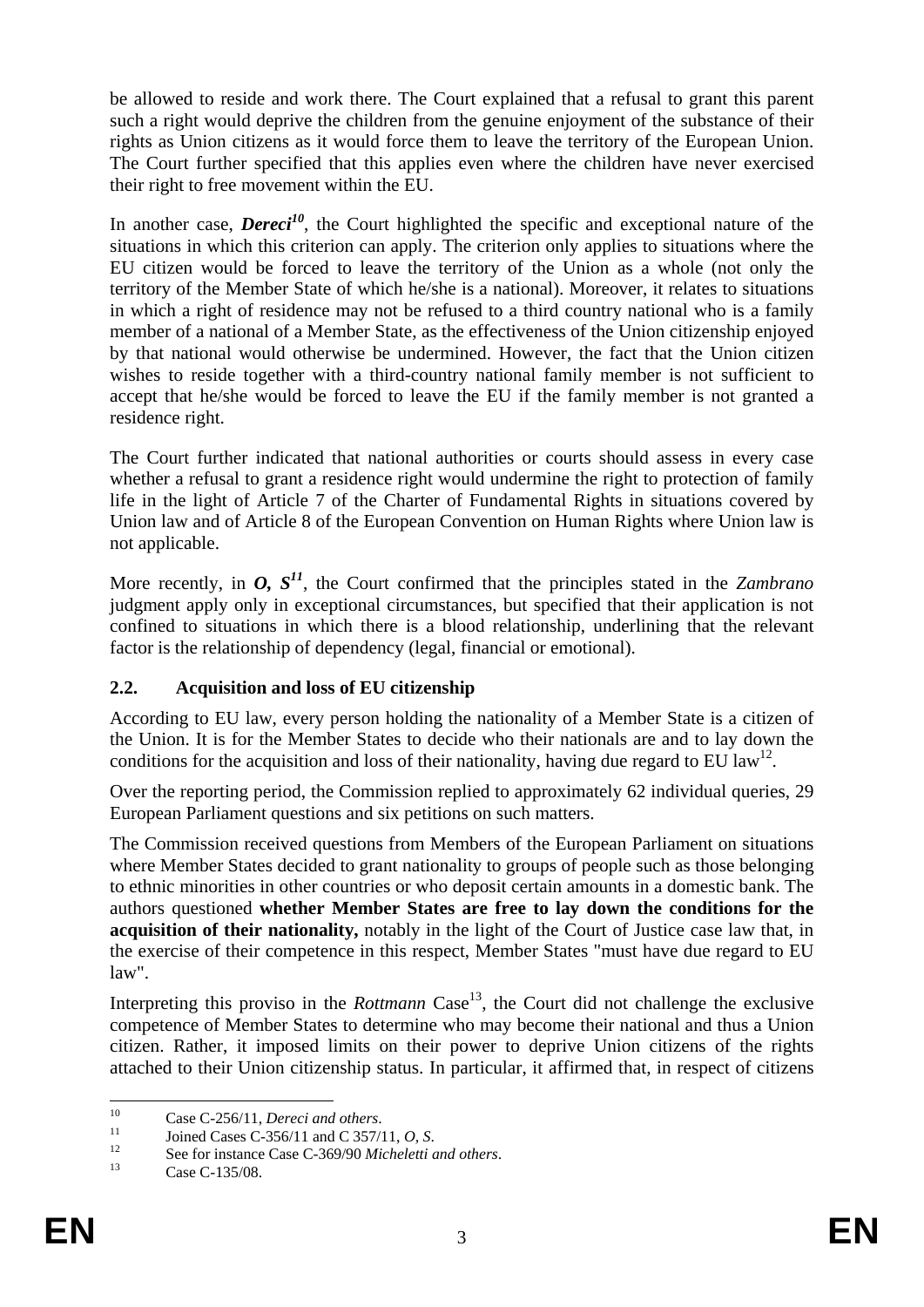of the Union, the exercise of Member States' power to lay down rules for the acquisition and loss of nationality, *in so far as it affects rights conferred and protected by the legal order of the Union,* as is the case with a decision withdrawing naturalisation, is amenable to judicial review carried out in the light of EU law. The situations described in the questions received by the Commission concerned decisions for *granting* the nationality of a Member State, which did not affect rights conferred and protected by the legal order of the Union.

## **2.3. Free movement and residence of EU citizens (Directive 2004/38/EC)**

### 2.3.1. Measures to ensure the correct transposition and application of Directive *2004/38/EC14*

The right of EU citizens to move and reside freely within the territory of the Member States is one of the pillars of EU integration.

Over the reporting period, the Commission pursued a **rigorous enforcement policy** aimed at ensuring the full and effective transposition of the Directive by all Member States. As a result, the vast majority of Member States amended their laws, or committed themselves to doing so, so as to ensure compliance with the rules on free movement. The Commission is closely monitoring delivery on these commitments and has been working with the Member States concerned to tackle outstanding issues.

In 2011, the Commission took action against twelve Member States<sup>15</sup>. In 2012 - beginning of 2013, it sent reasoned opinions in seven of these twelve cases<sup>16</sup>. As a result, so far, five Member States have amended their legislation or committed themselves to doing  $\mathrm{so}^{17}$ . The main issues raised in the infringement proceedings concern the **rights of entry and residence for family members of Union citizens**, including same-sex spouses or partners<sup>18</sup>, the conditions for issuing visas and residence cards to non-EU family members and the material and procedural safeguards against the expulsion of EU citizens.

The Your Europe web portal $19$  informs EU citizens about their rights. A specific section is devoted to free movement rights. The Commission is also publishing an updated version of its guide for EU citizens on freedom to move and live in Europe<sup>20</sup>.

## *2.3.2. Enquiries and complaints handled*

Over the reporting period, 1566 individual queries on free movement and residence issues were submitted to the Commission, of which 581 were registered as formal complaints. The Commission also replied to 147 European Parliament questions and 137 petitions.

In 2011, there were 2 413 enquiries on free movement issues submitted to the Europe Direct Contact Centres and 3 787 in 2012 (representing 3.9 % of EDCC annual volume).

Free movement and residence-related issues are among the top three areas in terms of numbers of SOLVIT enquiries (922 enquiries) and cases (481 cases handled and closed by SOLVIT in the reporting period, 88% of which were solved).

 $14$  $^{14}$  OJ L 158, p 77.

<sup>15</sup> AT, BE, DE, CY, CZ, ES, IT, LT, MT, PL, SE, UK. [\(http://europa.eu/rapid/press-release\\_IP-11-](http://europa.eu/rapid/press-release_IP-11-981_en.htm?locale=en) <sup>16</sup> [981\\_en.htm?locale=en\)](http://europa.eu/rapid/press-release_IP-11-981_en.htm?locale=en). 16 CZ, LT (http://europa.eu/rapid/press-release IP-12-75 en.htm?locale=en), UK

<sup>(</sup>http://europa.eu/rapid/press-release\_IP-12-417\_en.htm?locale=en) AT, DE and SE (http://europa.eu/rapid/press-release\_IP-12-646\_en.htm?locale=en) and BE

<sup>(</sup>http://europa.eu/rapid/press-release MEMO-13-122\_en.htm).<br> [MT amended its legislation. ES, IT, PL and SE committed the](http://europa.eu/rapid/press-release_MEMO-13-122_en.htm)mselves to doing so by spring 2013.<br>
<sup>18</sup> See also the Papert on the ameliation of the Charter of Euro

<sup>&</sup>lt;sup>18</sup> See also the Report on the application of the Charter of Fundamental Rights, COM(2013) 271.

 $\frac{\text{http://ec.europa.eu/youreurope/index.htm.}}{\text{http://ec.europa.eu/justice/citizen/files/guide}$  free movement en.pdf.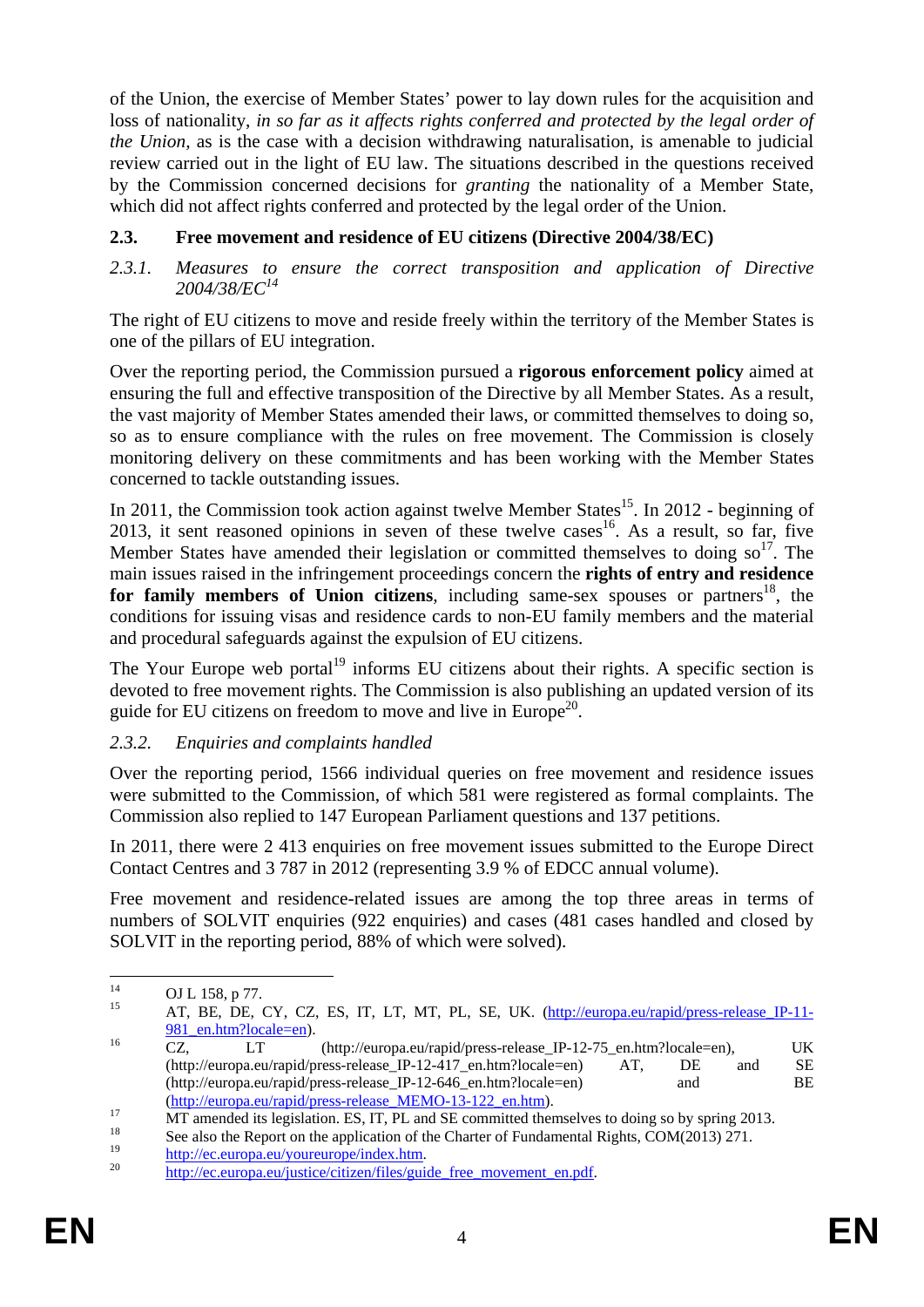## *2.3.3. Examples of issues addressed*

National authorities have the right to expel EU citizens from their territory only under certain strict material and procedural safeguards established by EU law. To ensure legal certainty for EU citizens, it is essential that these safeguards are fully and correctly transposed by all Member States.

In 2010, the French authorities issued the occupants of unauthorised camps, mostly Romanian and Bulgarian **Roma**, with expulsion orders and orders to leave the French territory. The Commission conducted a dialogue with the French authorities which led to the full incorporation in the French legislation of the safeguards established by EU law. The new legislation entered into force in June 2011.

Denmark adopted new expulsion rules which entered into force in July 2011 and also applied to EU citizens, raising serious concerns about their compatibility with EU free movement rules. Following the Commission's intervention and contacts with the Danish government, the **Aliens Act** was amended in June 2012.

These examples show that dialogue with Member States can be an effective means to solve issues to the benefit of EU citizens.

Another example of the Commission's action to ensure EU citizens' rights to nondiscrimination and dismantle obstacles to free movement are the cases relating to the **registration of foreign double names**. Following the Commission's action in 2010, Sweden amended its legislation in 2012 to allow for the registration of foreign double surnames for Swedish nationals. Also, the Commission took Belgium to court to enforce this same right for children born in Belgium of one Belgian parent and one parent from another Member State.

### *2.3.4. Future priorities*

Following its action to ensure transposition, the Commission will **focus on the application of the EU free movement rules on the ground**. It is carrying out two studies on the application of Directive 2004/38/EC. The first, launched at the end of 2012, will examine how the right to free movement and residence is affected by formalities and procedures relating to the issuing of residence documents. The second, launched in early 2013, will evaluate the situation and the impact of mobility of EU citizens at local level.

The results will feed into further actions as announced in the 2013 EU Citizenship Report, such as simplifying formalities for EU citizens and promoting the efficient handling of free movement cases at local level.

Further, full enforcement of the EU rules on free movement remains a priority for the Commission. A report on the application of these rules will be produced once this enforcement effort and the subsequent overall assessment of the impact of the free movement policy have been completed.

The Commission continues to call on Member States to share information and best practice, including on fighting abuse and fraud in relation to free movement.

## **2.4. Electoral rights**

EU citizens living in a Member State other than that of which they are nationals have the right to participate (as voters and candidates) in municipal and European Parliament elections in that country under the same conditions as its nationals.

During the reporting period, the Commission replied to approximately 100 individual queries, 50 European Parliament questions and 9 petitions on EU citizens' electoral rights.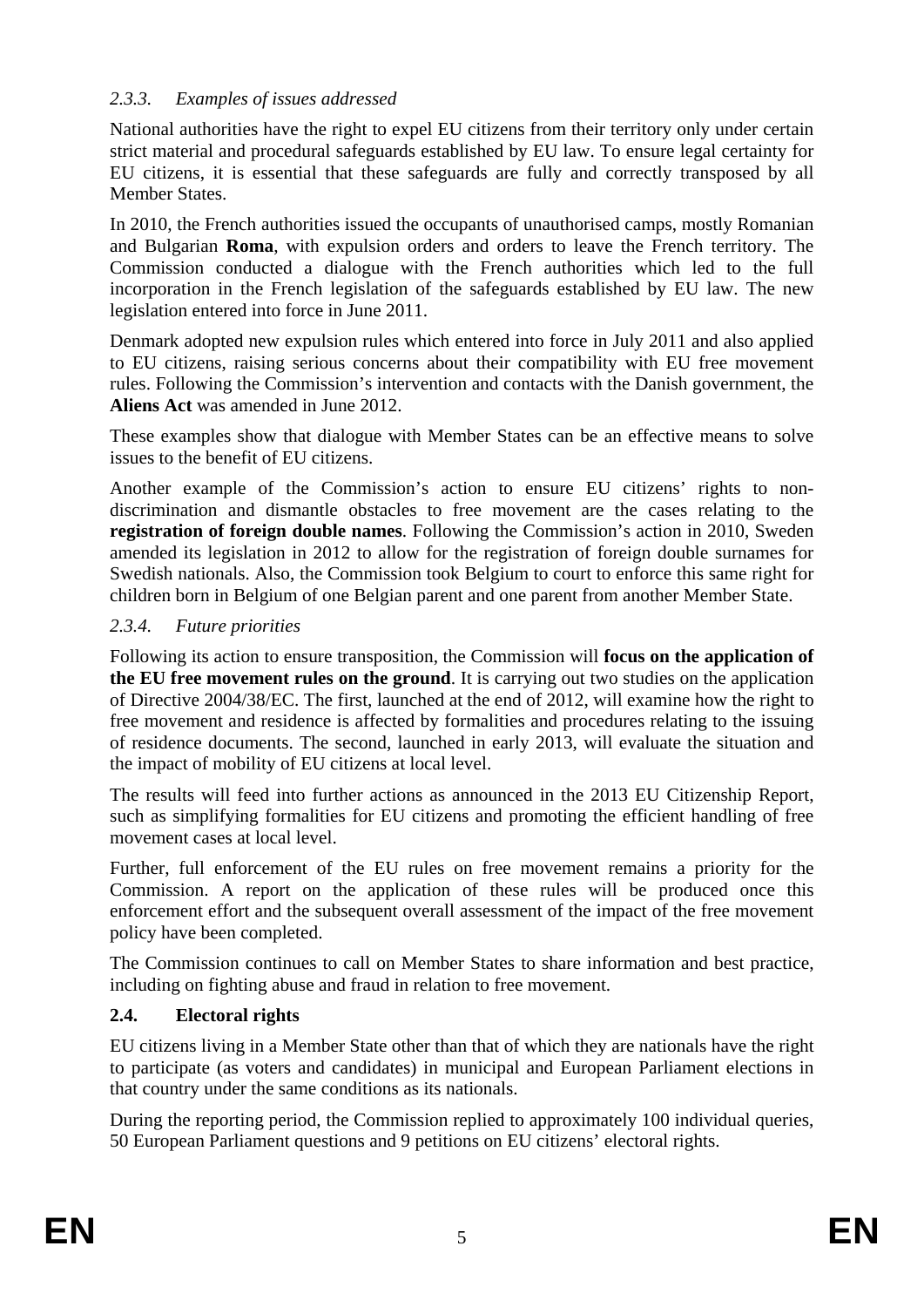In five instances, the Commission pursued dialogues with Member States on issues regarding the transposition of Directive 94/80/EC (right of EU citizens to participate in municipal elections) and in ten instances regarding the transposition of Directive 93/109/EC (right of EU citizens to participate in European elections). As a result, the Member States amended their legislation or announced amendments to comply with EU law<sup>21</sup>. The Commission is finalising its assessment and will closely monitor delivery on their commitments and the full compliance of national laws.

In addition, the Commission contacted eleven Member States that did not allow non-national EU citizens to found or become members of political parties, which is contrary to Article 22 TFEU. In two cases, the situation was clarified, in one case national legislation was adopted in line with EU law and in another case amendments were announced. Action was taken against the seven remaining Member States $^{22}$ .

In its **report on municipal elections**<sup>23</sup> issued on 9 March 2012, the Commission assessed how EU citizens' electoral rights are implemented at local level and suggested that the Member States should adopt targeted measures to stimulate citizens' participation and increase turnout.

On 12 March 2013, the Commission presented **a Communication on** *"Preparing for the 2014 European elections: further enhancing their democratic and efficient conduct"* **and a Recommendation** *"on enhancing the democratic and efficient conduct of the elections to the European Parliament"*, aimed at strengthening the European dimension of the European elections. By increasing efficiency and reducing administrative burden, the Recommendation will also improve the functioning of the mechanism to prevent double voting provided for by Directive 93/109/EC.

On 20 December 2012, the Council adopted **Directive 2013/1/EU<sup>24</sup>, which makes it easier for EU citizens to stand as candidates in the 2014 European Parliament elections**, as they will only need to produce an identity document and a declaration that they fulfil the eligibility conditions.

Finally, as announced in the 2010 EU Citizenship Report, the Commission launched a debate with those Member States who deprive their nationals of the right to participate in national elections when they exercise their free movement and residence rights and leave their country of origin (disenfranchisement). Following a focused debate that took place in the joint hearing organised with the European Parliament on EU citizenship on 19 February 2013, the Commission is announcing concrete actions in its 2013 EU Citizenship Report.

## **2.5. Consular protection**

EU citizens travelling to or living in a non-EU country where their Member State is not represented have the right to enjoy the protection of the diplomatic and consular authorities of any Member State under the same conditions as the nationals of that State.

 $21$ 21 CY, PL and RO adopted new legislation; CZ, SI and SK announced amendments of their legislation in time for the 2014 EP elections. EE and LV provided satisfactory explanations, while BG, HU, LT and MT recently adopted legislation which is under consideration.<br>CZ, ES, GR, LT, LV, PL and SK.

<sup>23</sup> Report on the application of Directive 94/80/EC on the right to vote and to stand as a candidate in municipal elections by citizens of the Union residing in a Member State of which they are not nationals, COM(2012) 99. 24 Council Directive 2013/1/EU amending Directive 93/109/EC as regards certain detailed arrangements

for the exercise of the right to stand as a candidate in elections to the European Parliament for citizens of the Union residing in a Member State of which they are not nationals (OJ L 26, p. 28).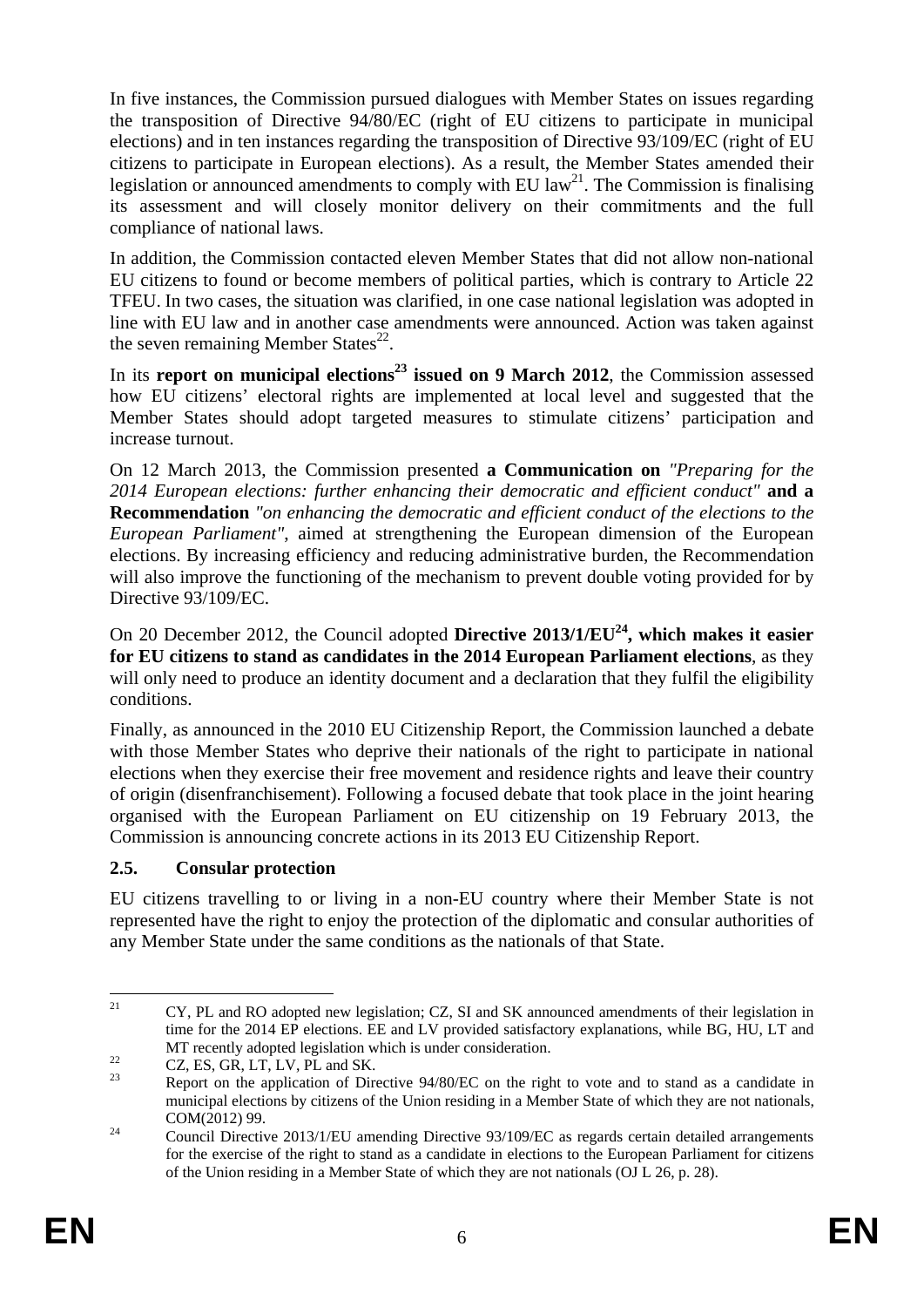On 23 March 2011, as a follow-up to the 2010 EU Citizenship Report, the Commission presented a Communication on *Consular protection for EU citizens in third countries: State of play and way forward*<sup>25</sup> and launched a dedicated website<sup>26</sup>.

On 14 December 2011, the Commission adopted a proposal for **a Directive on consular protection for Union citizens abroad**, which aims to establish clear and legally binding rules on cooperation and coordination between Member States' consular authorities to ensure that unrepresented EU citizens have non-discriminatory access to protection from other Member States' diplomatic or consular representations in a third country.

# **2.6. The right to petition the European Parliament**

EU citizens have the right to petition the European Parliament on Union matters which affect them directly. In 2012, the European Parliament's Committee on Petitions received 1964 submissions, as compared with 2091 in 2011 and 1746 in 2010.

Between January and September 2012, 1010 petitions were declared admissible out of a total 1400 petitions registered (72%), as compared with 998 petitions in 2011 (71%) and 989 in 2010 (60%). The admissible petitions were either referred to an institution or body or closed with a direct reply to the petitioner.

As in previous years, the most common subject matters for petitions in 2012 were fundamental rights/justice, the environment and the internal market.

# **2.7. The right to complain to the European Ombudsman**

EU citizens have the right to complain to the European Ombudsman about maladministration in the activities of the EU institutions, bodies, offices and agencies, with the exception of the Court of Justice acting in its judicial role.

Over the reporting period, the Ombudsman registered around 2500 complaints a year. The number of complaints outside his mandate fell from 1983 in 2010 and 1846 in 2011 to 1720 complaints in 2012. This decrease is mainly thanks to the Ombudsman's interactive guide which directs complainants to the competent authority. In 2012, 19 281 citizens used the guide to obtain advice.

The number of opened inquiries based on complaints increased from 323 inquiries in 2010 to 450 in 2012. This increase stems from the Ombudsman's success in reaching out to potential complainants.

The most common focus of enquiries is lack of transparency in the EU administration. In 2012, 21.5% of cases were transparency-related, as compared with 33% in 2010 and 25% in 2011. In 20% of all inquiries closed in 2012 (80 cases), the Ombudsman was able to secure a positive outcome.

# **2.8. European Citizens' Initiative**

Under the European Citizens' Initiative, the Commission can be invited to propose legislation in areas in which it has the powers to do so if the initiative has the support of one million citizens.

**Regulation (EU) No 211/2011,** which applies since 1 April 2012, sets out the rules and procedures for such initiatives.

Between April 2012 and February 2013, the Commission received 27 requests to register proposed initiatives. Issues range from unconditional basic income and high-quality education

 $25$  $\frac{25}{26}$  COM(2011) 149.

http://ec.europa.eu/consularprotection.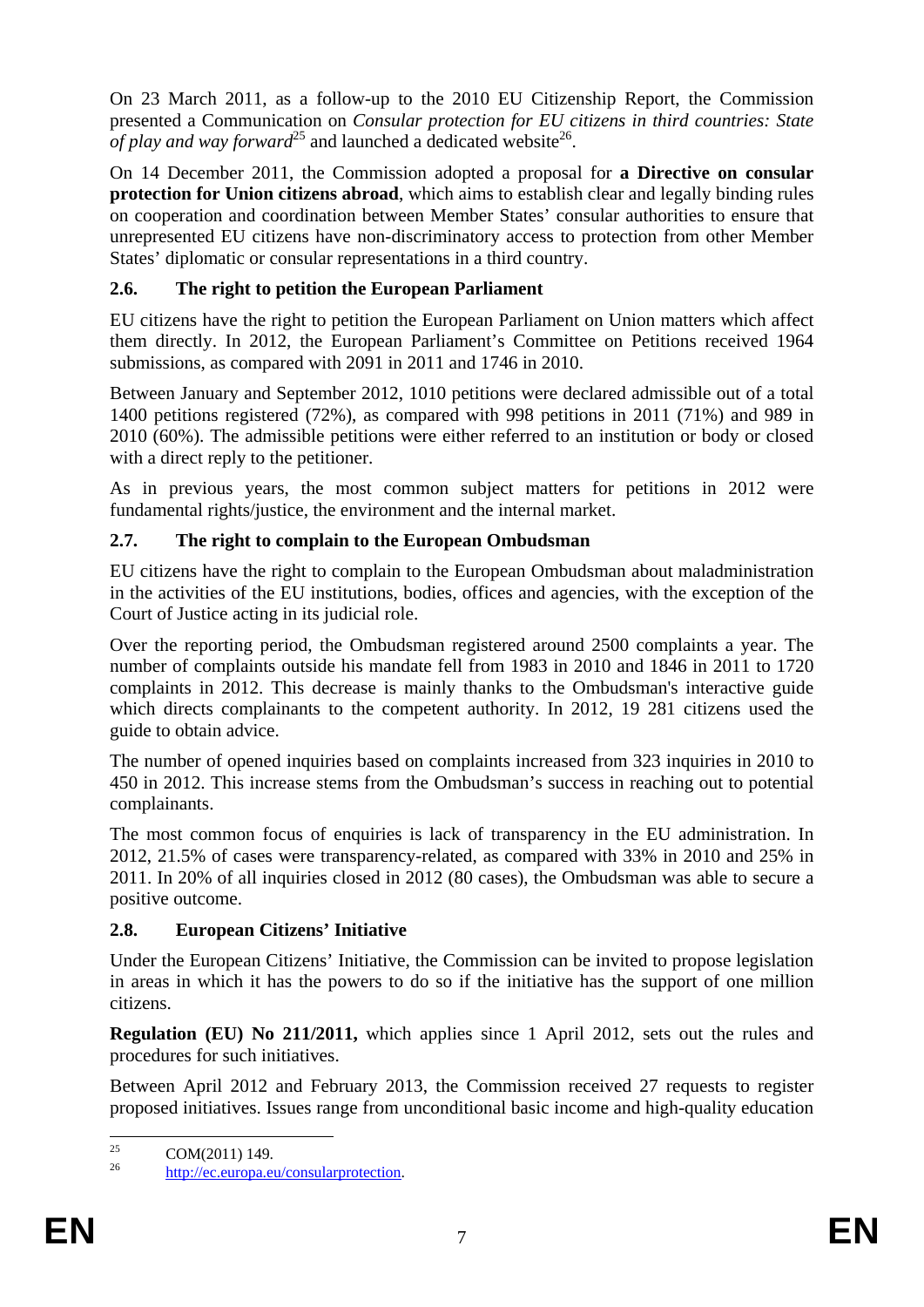for all to media pluralism and voting rights. A first initiative has, according to its organisers, gathered the required number of statements of support<sup>27</sup>, but has not yet been formally submitted to the Commission.

In 2011, the Commission established a group of Member States' experts to exchange views, know-how and best practice on the tasks to be carried out by the Member States in the citizens' initiative procedure.

#### **2.9. Statistical data on EU citizens who have exercised their right to free movement and residence**

As of 1 January 2012, there were approximately 13.6 million EU citizens residing (for at least 12 months) in a Member State of which they were not nationals. There are however many more EU citizens exercising their right to free movement and residence. In 2011 over 180 million trips were made for private reasons in the EU and almost 30 million for business reasons.

#### **3. DEVELOPMENTS AS REGARDS THE PRINCIPLE OF NON-DISCRIMINATION ON GROUNDS OF NATIONALITY**

Article 18 TFEU and Article 21(2) of the Charter of Fundamental Rights prohibit discrimination on grounds of nationality within the scope of application of the Treaties without prejudice to special provisions contained therein.

Given that this principle applies with regard to any matter falling under the material scope of EU law, upholding this principle is an integral part of the Commission's role in ensuring the correct application of EU law in the various policy areas, as illustrated by some indicative examples below from the reporting period.

In a series of actions brought against six Member States (Austria, Belgium, France, Germany, Greece and Luxembourg), the Commission contested national provisions reserving **access to the notary profession** to nationals of the Member State concerned. In its judgments of 24 May 2011, the Court of Justice agreed that such provisions were discriminatory on grounds of nationality and thus in breach of the Treaty<sup>28</sup>.

In 2011, in another example of enforcement action, the Commission took Austria to court because of a national rule granting **reduced fares on public transport** only to students whose parents were in receipt of Austrian family allowances. In its judgment of 4 October 2012, the Court supported the Commission's position, upholding the principle that EU students studying elsewhere in the EU have the same right to some benefits as local students<sup>29</sup>.

In 2012, the Commission took action on problems encountered by non-Maltese EU citizens residing in Malta in accessing **reduced water and electricity tariffs** under the same conditions as those available to Maltese citizens.

The Commission also took targeted policy action in areas where specific problems relating to discrimination on grounds of nationality were identified.

A number of complaints and calls for legal clarity from stakeholders pointed to the existence of questionable nationality restrictions on access to sporting activities and/or sports

 $27$ 

<sup>&</sup>lt;sup>27</sup><br>
<sup>28</sup> http://europa.eu/rapid/press-release\_IP-13-107\_en.htm.<br> [Cases C-53/08, C-47/08, C-50/08, C-54/08, C-61/08 and C-51](http://europa.eu/rapid/press-release_IP-13-107_en.htm)/08.

Case C-75/11.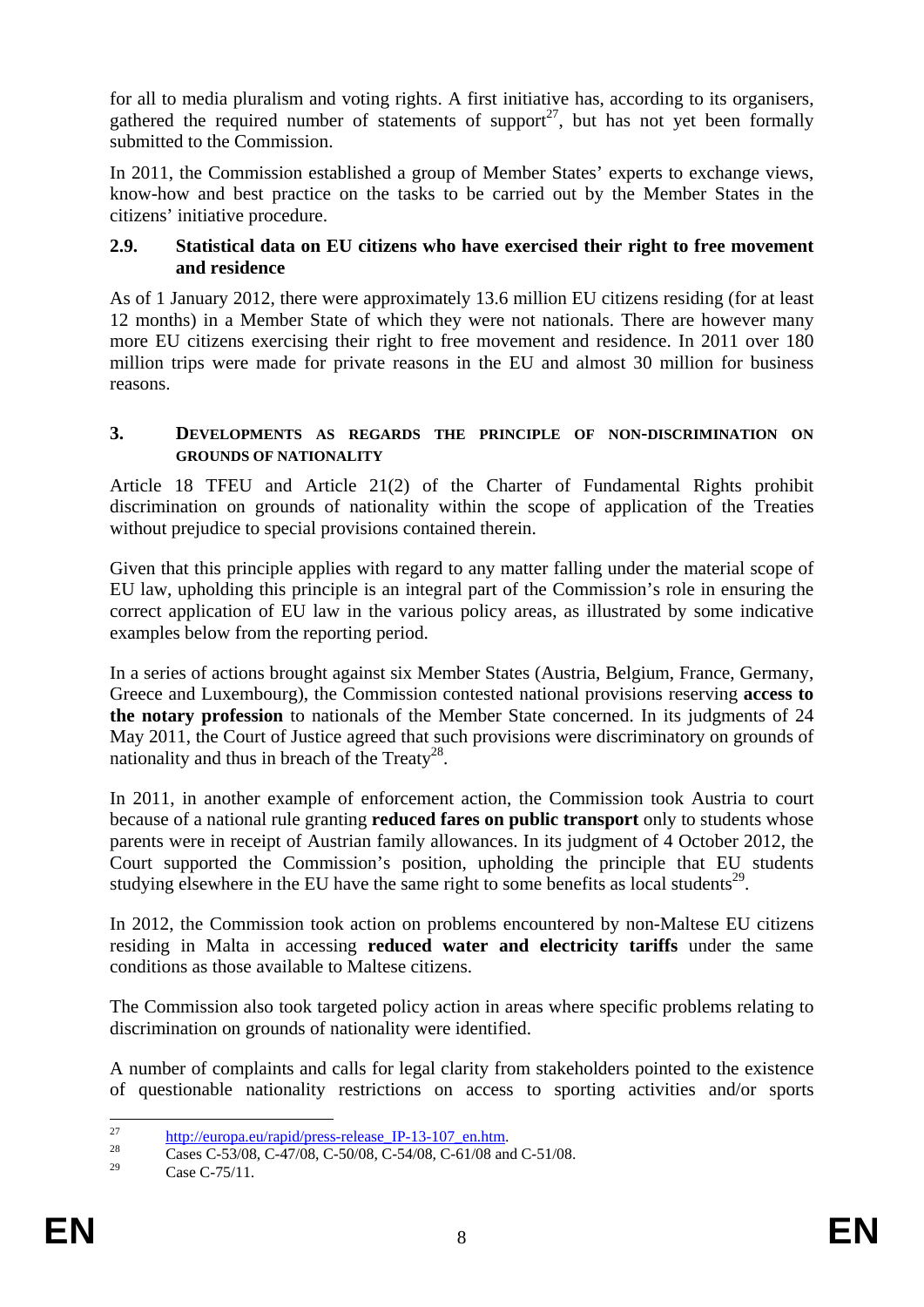competitions in some Member States. To address these, the Commission adopted a  $Commonization<sup>30</sup>$  in January 2011 on the development of the European Dimension in Sports that provides guidance to Member States on how to ensure practices that do not discriminate on grounds of nationality **on access to sporting activities and/or sports competitions**.

In December 2011, the Commission provided guidance to Member States on how to ensure that **cross-border inheritance tax** rules do not discriminate on grounds of nationality<sup>31</sup>. This action was followed up through a horizontal enforcement exercise tackling national inheritance tax rules that were contrary to the EU Treaties.

At the end of 2012, the Commission launched a study in order to carry out a thorough assessment of national direct tax legislation to determine whether they create unfair disadvantages for workers and persons that move to another Member State. This initiative follows a previous one launched in 2010 to scrutinise Member States' direct tax legislation to ensure that they do not discriminate against cross-border workers. On this basis, the Commission is taking the appropriate action and will follow the same approach regarding the above mentioned 2012 study.

In May 2012, the Commission issued guidelines to Member States<sup>32</sup> for non-discriminatory **vignette systems for passenger cars and motorcycles.**

In June 2012, as part of its efforts to boost growth through better implementation of the Services Directive (Directive 2006/123/EC), the Commission announced<sup>33</sup> measures to ensure proper enforcement of the principle of non-discrimination based on the nationality **of recipients of services**, also issuing specific guidance to Member States on the application of this principle<sup>34</sup>.

Acknowledging that **access to payment accounts and other banking services** has become essential for citizens' participation in economic and social life, and as announced in th[e Single](http://ec.europa.eu/internal_market/smact/docs/single-market-act2_en.pdf)  Market Act  $II^{35}$  of October 2012, the Commission is adopting on the same day as that of the present report an initiative aimed inter alia at overcoming nationality discrimination relating to such accounts and banking services $36$ .

At the end of 2012, the Commission launched a study<sup>37</sup> to evaluate how the principle of nondiscrimination on the grounds of nationality is implemented in national laws in the area of **access to higher education, including financial aid**.

Finally, on 26 April 2013, the Commission proposed a **Directive** facilitating the effective exercise of the right to free movement of workers in the  $EU^{38}$ , which aims, *inter alia*, to prevent discrimination on the basis of nationality of **mobile EU workers**.

 $30^{\circ}$  $\frac{30}{31}$  SEC(2011) 66/2.

 $\frac{31}{32}$  COM(2011) 864.

 $\frac{32}{33}$  COM(2012) 199.

 $\frac{33}{34}$  COM(2012) 261.

 $\frac{34}{35}$  SWD(2012) 146.

 $\frac{35}{36}$  COM(2012) 573.

<sup>36</sup> Proposal for a Directive of the European Parliament and the Council on the comparability of fees related to payment accounts, payment account switching and access to payment accounts with basic features, COM (2013)266.<br><sup>37</sup> Evaluation of EU rules on free movement of EU citizens and their family members and their practical

implementation'.<br><sup>38</sup> Proposal for a Directive of the European Parliament and of the Council on measures facilitating the

exercise of rights conferred on workers in the context of freedom of movement for workers, COM(2013) 236.